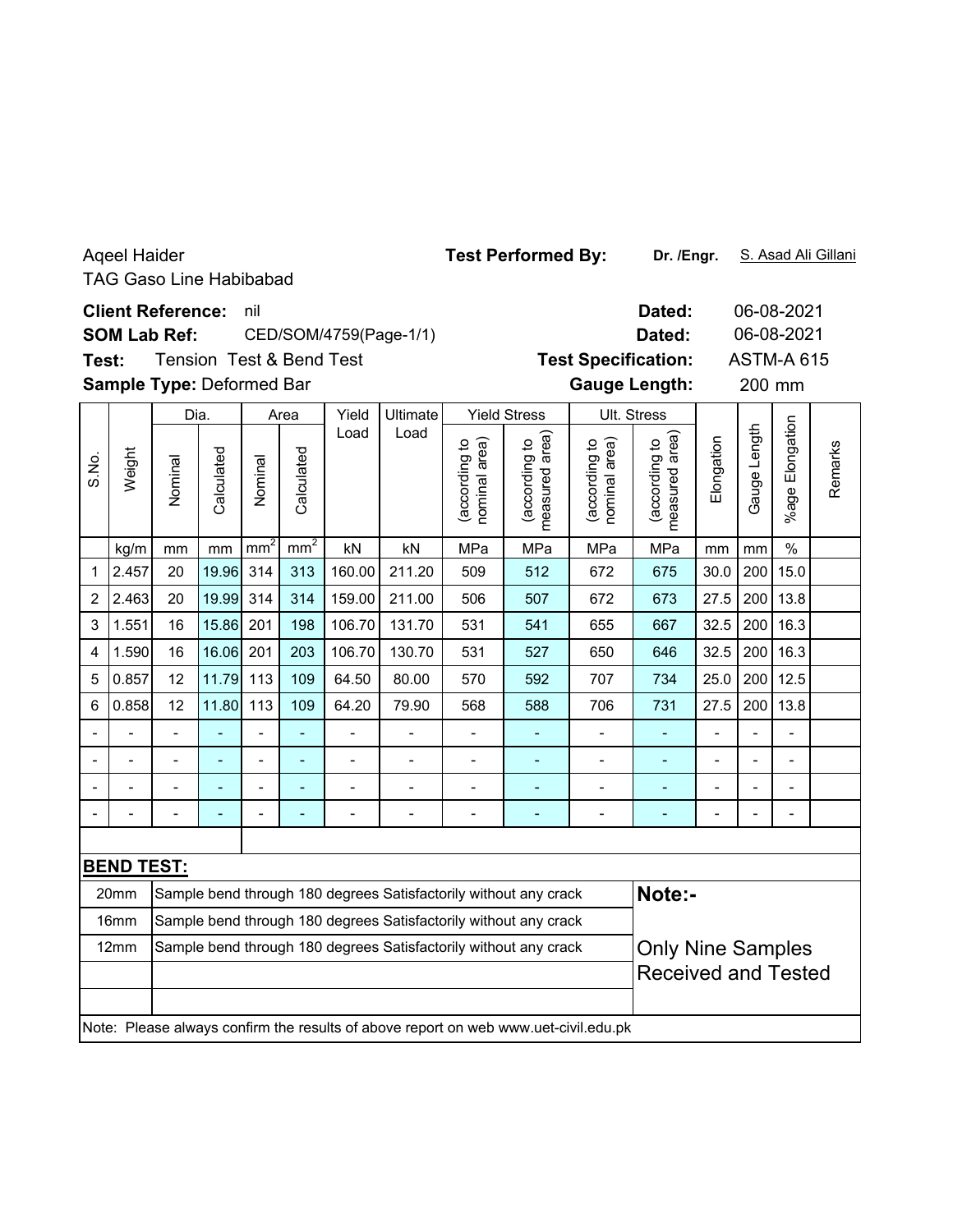### **Dated:** 05-08-2021 LCL/Civil/Line-2/2021/7/513 **Client Reference:** 06-08-2021 **SOM Lab Ref:** CED/SOM/4761 (Page-1/7) **Dated: Test Specification:** ASTM-A-615 Tensile Test & Bend Test **Test:** Sample Type: Deformed Bar(Naveena Steel) **Cauge Length:** 200 mm **Gauge Length:** 200 mm Yield Stress Dia. Area Yield Ultimate Ult. Stress %age Elongation %age Elongatior Load Load (according to<br>measured area) (according to<br>measured area) Gauge Length Gauge Length (according to<br>nominal area) measured area) (according to<br>nominal area) measured area) **Elongation** (according to (according to (according to (according to nominal area) nominal area) Remarks Remarks Weight Calculated S.No. Calculated Calculated Calculated Nominal Nominal kg/m | mm | mm | mm² | nm² | kN | kN | MPa | MPa | MPa | MPa | mm | mm | % 1 |4.850| 28 |28.05| 616 | 618 | 343.00 | 426.70 | 557 | 556 | 693 | 691 | 30.0 | 200 | 15.0 2 |4.898| 28 |28.19| 616 | 624 | 341.00 | 422.50 | 554 | 547 | 686 | 678 | 17.5 | 200 | 8.8 3 2.494 20 20.11 314 318 161.00 205.70 512 507 655 648 27.5 200 13.8 4 |2.483| 20 |20.07| 314 | 316 | 180.70| 217.70 | 575 | 572 | 693 | 689 | 17.5 | 200 | 8.8 5 |0.881| 12 |11.95| 113 | 112 | 67.20 | 77.70 | 594 | 600 | 687 | 693 |20.0 |200 |10.0 6 0.877 12 11.93 113 112 68.00 78.50 601 609 694 703 17.5 200 8.8 -- - - - - - - - - - - - -- -- - - - - - - - - - - - -- -- - - - - - - - - - - - -- -- - - - - - - - - - - - -- **BEND TEST:** 28mm  $\, \, \vert$ Sample bend through 180 degrees Satisfactorily without any crack  $\, \vert$  <code>Note:-</code> 20mm Sample bend through 180 degrees Satisfactorily without any crack12mm Sample bend through 180 degrees Satisfactorily without any crack **Only Nine Samples** Received and Tested

Note: Please always confirm the results of above report on web www.uet-civil.edu.pk

**Dr. /Engr.** Test Performed By: Dr. /Engr. S. Asad Ali Gillani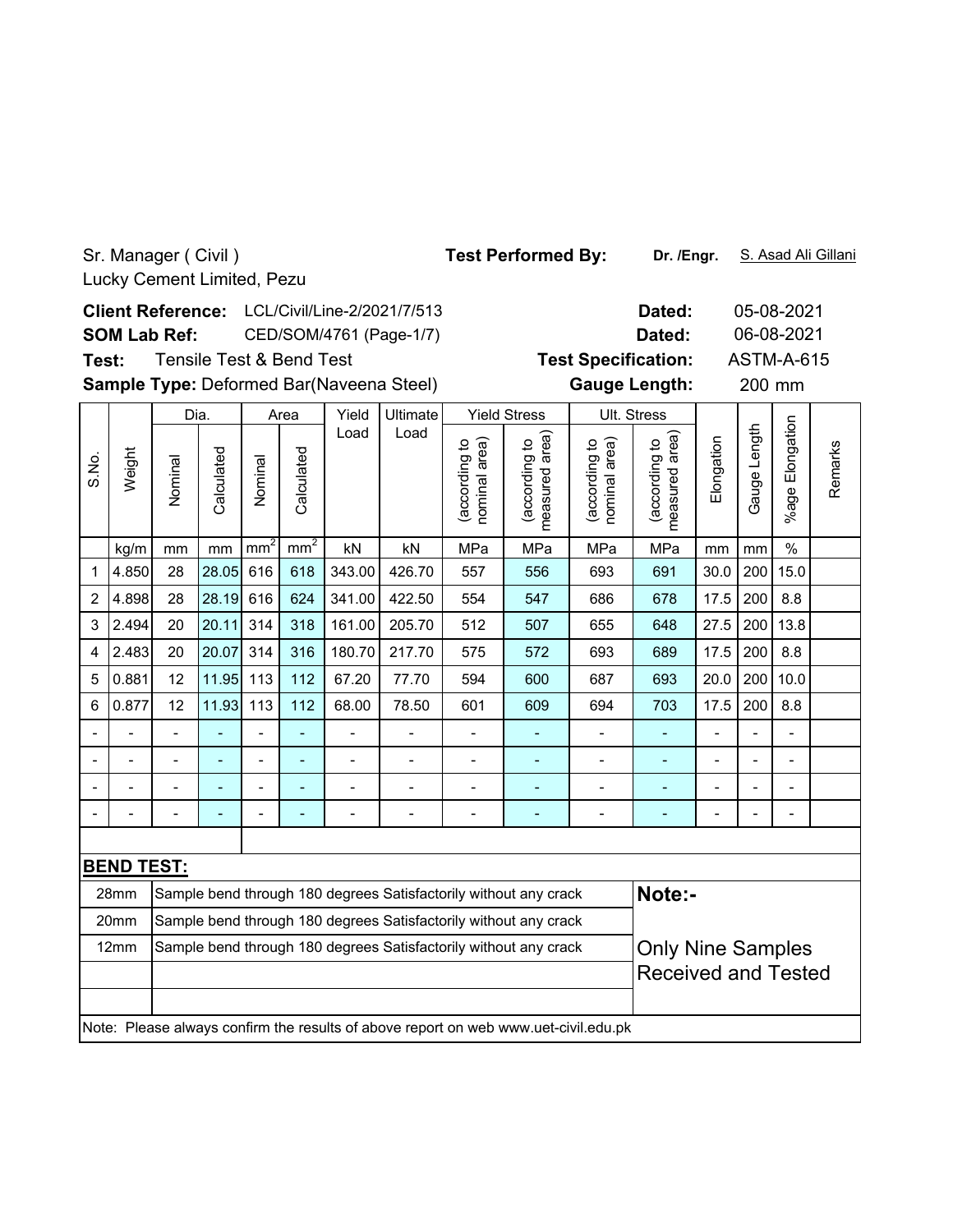**Dated:** 05-08-2021 LCL/Civil/Line-2/2021/7/513 **Client Reference:** 06-08-2021 **SOM Lab Ref:** CED/SOM/4761 (Page-2/7) **Dated:** Tensile Test & Bend Test **Test Specification:** ASTM-A-615 **Test:** Sample Type: Deformed Bar(Moiz Steel) **Cauge Length:** 200 mm **Gauge Length:** 200 mm Dia. Area Yield Ultimate Yield Stress Ult. Stress %age Elongation %age Elongation Load Load (according to<br>measured area) (according to<br>measured area) Gauge Length Gauge Length (according to<br>nominal area) measured area) (according to<br>nominal area) measured area) **Elongation** (according to (according to (according to (according to nominal area) nominal area) Weight Calculated Calculated S.No. Calculated Calculated Nominal Nominal kg/m | mm | mm | mm² | nm² | kN | kN | MPa | MPa | MPa | MPa | mm | mm | % 1 |3.900| 25 |25.16| 491 | 497 | 218.20 | 321.50 | 445 | 440 | 655 | 647 | 40.0 | 200 | 20.0 2 3.852 25 25.00 491 491 218.70 321.20 446 446 654 655 40.0 200 20.0 3 33.850 25 24.99 491 | 490 | 217.70 | 321.50 | 443 | 444 | 655 | 656 | 37.5 | 200 | 18.8 4 |3.870| 25 |25.06| 491 | 493 | 219.00 | 320.50 | 446 | 445 | 653 | 651 | 40.0 | 200 | 20.0 5 3.849 25 24.99 491 490 210.50 319.50 429 430 651 652 35.0 200 17.5 6 3.813 25 24.87 491 486 208.00 325.00 424 429 662 670 42.5 200 21.3 7 |3.894| 25 |25.13| 491 | 496 | 210.00 | 328.70 | 428 | 424 | 670 | 663 | 42.5 | 200 | 21.3

| 9 | 3.915                                                                               | 25                                                               | 25.20 491 |  | 499 | 220.70 | 331.20                     | 450 | 443                                                              | 675 | 665                         |      |  | 40.0   200   20.0 |  |
|---|-------------------------------------------------------------------------------------|------------------------------------------------------------------|-----------|--|-----|--------|----------------------------|-----|------------------------------------------------------------------|-----|-----------------------------|------|--|-------------------|--|
|   | 10 3.873                                                                            | 25                                                               | 25.06 491 |  | 493 | 220.70 | 330.20                     | 450 | 448                                                              | 673 | 670                         | 42.5 |  | 200 21.3          |  |
|   |                                                                                     |                                                                  |           |  |     |        |                            |     |                                                                  |     |                             |      |  |                   |  |
|   | <b>BEND TEST:</b>                                                                   |                                                                  |           |  |     |        |                            |     |                                                                  |     |                             |      |  |                   |  |
|   | 25mm                                                                                | Sample bend through 180 degrees Satisfactorily without any crack |           |  |     |        | Note:-                     |     |                                                                  |     |                             |      |  |                   |  |
|   | 25mm                                                                                | Sample bend through 180 degrees Satisfactorily without any crack |           |  |     |        |                            |     |                                                                  |     |                             |      |  |                   |  |
|   | 25mm                                                                                |                                                                  |           |  |     |        |                            |     | Sample bend through 180 degrees Satisfactorily without any crack |     | <b>Only Fifteen Samples</b> |      |  |                   |  |
|   | 25mm                                                                                | Sample bend through 180 degrees Satisfactorily without any crack |           |  |     |        | <b>Received and Tested</b> |     |                                                                  |     |                             |      |  |                   |  |
|   | 25mm                                                                                | Sample bend through 180 degrees Satisfactorily without any crack |           |  |     |        |                            |     |                                                                  |     |                             |      |  |                   |  |
|   | Note: Please always confirm the results of above report on web www.uet-civil.edu.pk |                                                                  |           |  |     |        |                            |     |                                                                  |     |                             |      |  |                   |  |

8 3.957| 25 |25.33| 491 | 504 | 220.70 | 330.50 | 450 | 438 | 673 | 656 | 42.5 | 200 | 21.3

Test Performed By: Dr. /Engr. S. Asad Ali Gillani

**Dr. /Engr.**

Remarks

Remarks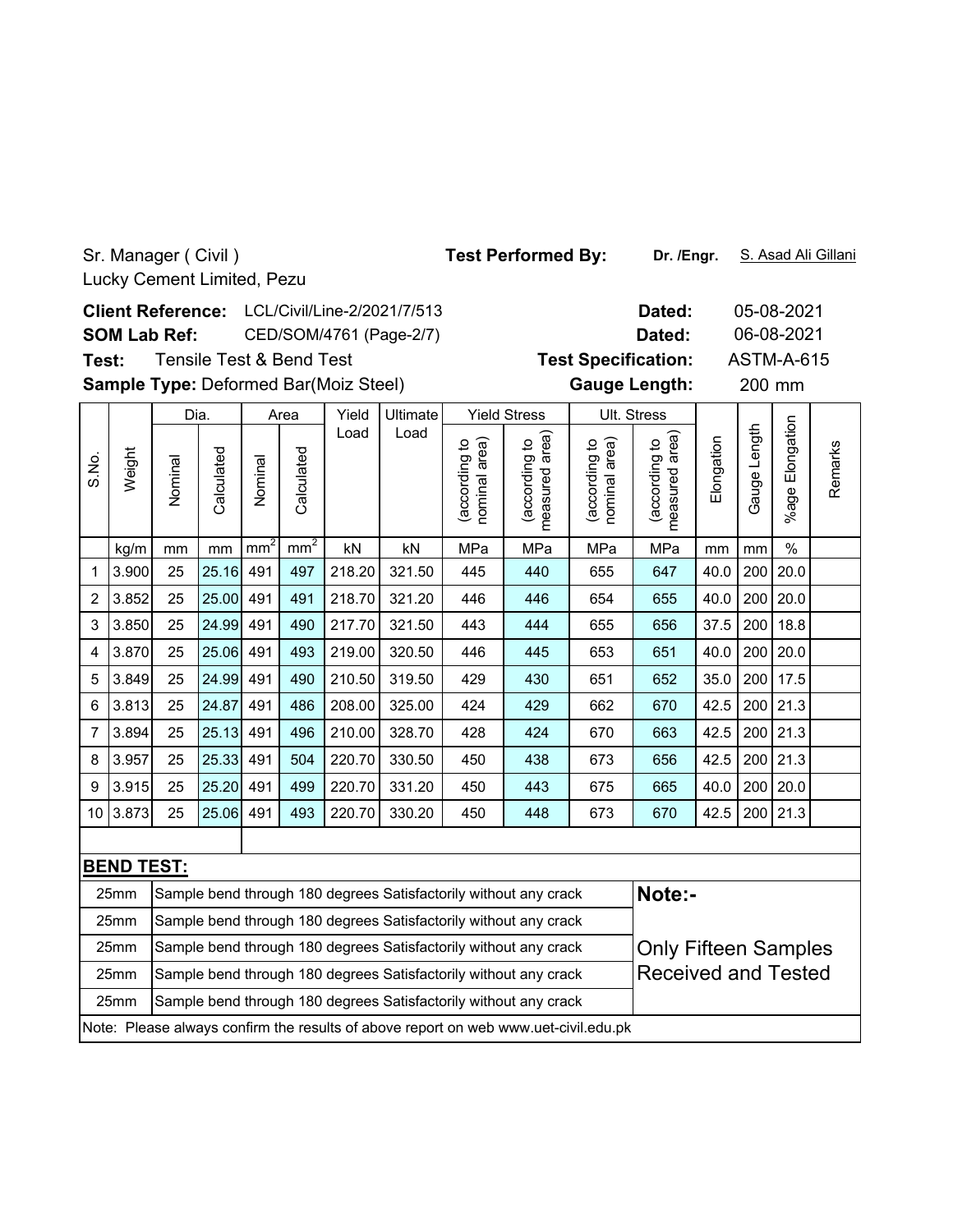### Sr. Manager ( Civil ) Test Performed By: Dr. /Engr. S. Asad Ali Gillani **Dr. /Engr.** Lucky Cement Limited, Pezu **Dated:** 05-08-2021 **Client Reference:** LCL/Civil/Line-2/2021/7/513 06-08-2021 **SOM Lab Ref:** CED/SOM/4761 (Page-3/7) **Dated:** Tensile Test & Bend Test **Test Specification:** ASTM-A-615 **Test:** Sample Type: Deformed Bar(Moiz Steel) **Cauge Length:** 200 mm **Gauge Length:** 200 mm Dia. Area Yield Ultimate Yield StressUlt. Stress %age Elongation %age Elongation Load Load (according to<br>measured area) (according to<br>measured area) Gauge Length Gauge Length (according to<br>nominal area) measured area) (according to<br>nominal area) measured area) **Elongation** (according to (according to (according to (according to nominal area) nominal area) Remarks Remarks Weight Calculated Calculated S.No. Calculated Nominal Calculated Nominal kg/m | mm | mm | mm² | nm² | kN | kN | MPa | MPa | MPa | MPa | mm | mm | % 1 3.841 25 24.95 491 489 219.70 320.00 448 450 652 655 37.5 200 18.8 2 3.831 25 24.93 491 488 219.00 321.20 446 449 654 659 42.5 200 21.3 -- - - - - - - - - - - - -- -- - - - - - - - - - - - -- -- - - - - - - - - - - - -- -- - - - - - - - - - - - -- -- - - - - - - - - - - - -- -- - - - - - - - - - - - -- -- - - - - - - - - - - - -- -- - - - - - - - - - - - -- **BEND TEST:** 25mm Sample bend through 180 degrees Satisfactorily without any crack **Note:**-Only Three Samples Received and Tested Note: Please always confirm the results of above report on web www.uet-civil.edu.pk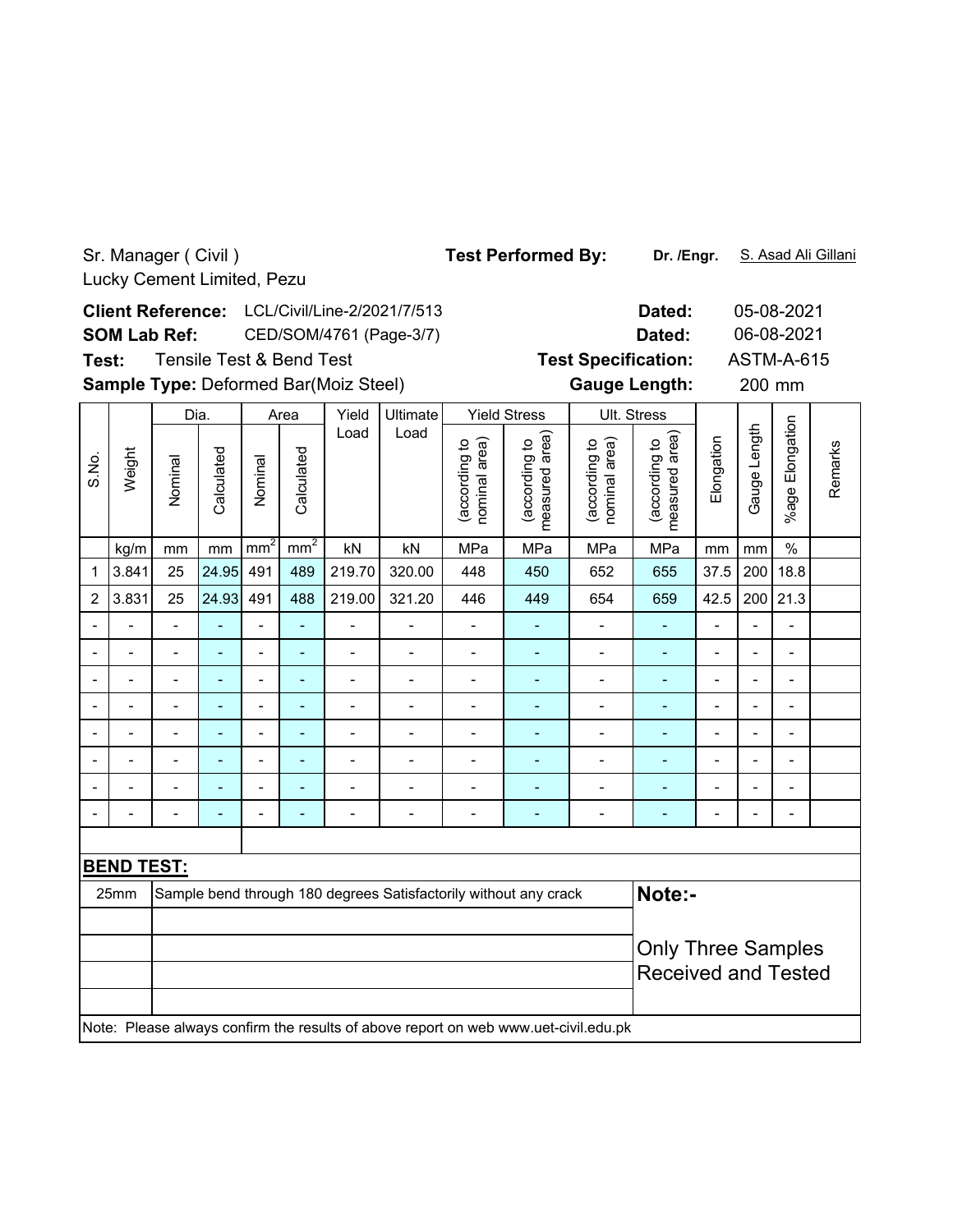20mm 20mm

**Dated:** 05-08-2021 LCL/Civil/Line-2/2021/7/513 **Client Reference:** 06-08-2021 **SOM Lab Ref:** CED/SOM/4761 (Page-4/7) **Dated: Test Specification:** ASTM-A-615 Tensile Test & Bend Test **Test:** Sample Type: Deformed Bar(Moiz Steel) **Cauge Length:** 200 mm **Gauge Length:** 200 Dia. Area Yield Ultimate Yield Stress Ult. Stress %age Elongation %age Elongatior Load Load (according to<br>measured area) Gauge Length Gauge Length (according to<br>measured area) (according to<br>nominal area) measured area) (according to<br>nominal area) measured area) **Elongation** (according to (according to (according to (according to nominal area) nominal area) Remarks Remarks Weight S.No. Calculated Calculated Calculated Calculated (according Nominal Nominal kg/m | mm | mm | mm² | nm² | kN | kN | MPa | MPa | MPa | MPa | mm | mm | % 1 2.215 20 18.95 314 282 129.00 190.50 411 458 606 676 35.0 200 17.5 2 2.205 20 18.91 314 281 128.00 189.50 407 456 603 675 37.5 200 18.8 3 |2.223| 20 |18.99| 314 | 283 | 139.20 | 191.00 | 443 | 492 | 608 | 675 | 35.0 | 200 | 17.5 4 |2.224| 20 |18.99| 314 | 283 | 135.00 | 189.00 | 430 | 477 | 602 | 667 | 35.0 | 200 | 17.5 5 |2.087| 20 |18.40| 314 | 266 |130.00| 178.20 | 414 | 489 | 567 | 671 | 35.0 | 200 | 17.5 6 |2.152| 20 |18.68| 314 | 274 | 130.50| 179.00 | 415 | 477 | 570 | 653 | 35.0 | 200 | 17.5 7 |2.457| 20 |19.96| 314 | 313 | 139.50| 190.70 | 444 | 446 | 607 | 610 | 35.0 | 200 | 17.5 8 |2.451| 20 |19.94| 314 | 312 | 141.00| 204.20 | 449 | 452 | 650 | 654 | 37.5 | 200 | 18.8 9 |2.467| 20 |20.00| 314 | 314 | 140.70| 203.50 | 448 | 448 | 648 | 648 | 42.5 | 200 | 21.3 10 2.461 20 |19.98 314 | 314 | 176.70 | 221.50 | 562 | 564 | 705 | 707 | 37.5 | 200 | 18.8 **BEND TEST:** 20mm  $\, \, \vert$ Sample bend through 180 degrees Satisfactorily without any crack  $\, \vert$  <code>Note:-</code> 20mm Sample bend through 180 degrees Satisfactorily without any crackSample bend through 180 degrees Satisfactorily without any crack **Only Fifteen Samples** 20mm

Note: Please always confirm the results of above report on web www.uet-civil.edu.pk

Sample bend through 180 degrees Satisfactorily without any crack

Sample bend through 180 degrees Satisfactorily without any crack

**Dr. /Engr.** Test Performed By: Dr. /Engr. S. Asad Ali Gillani

Received and Tested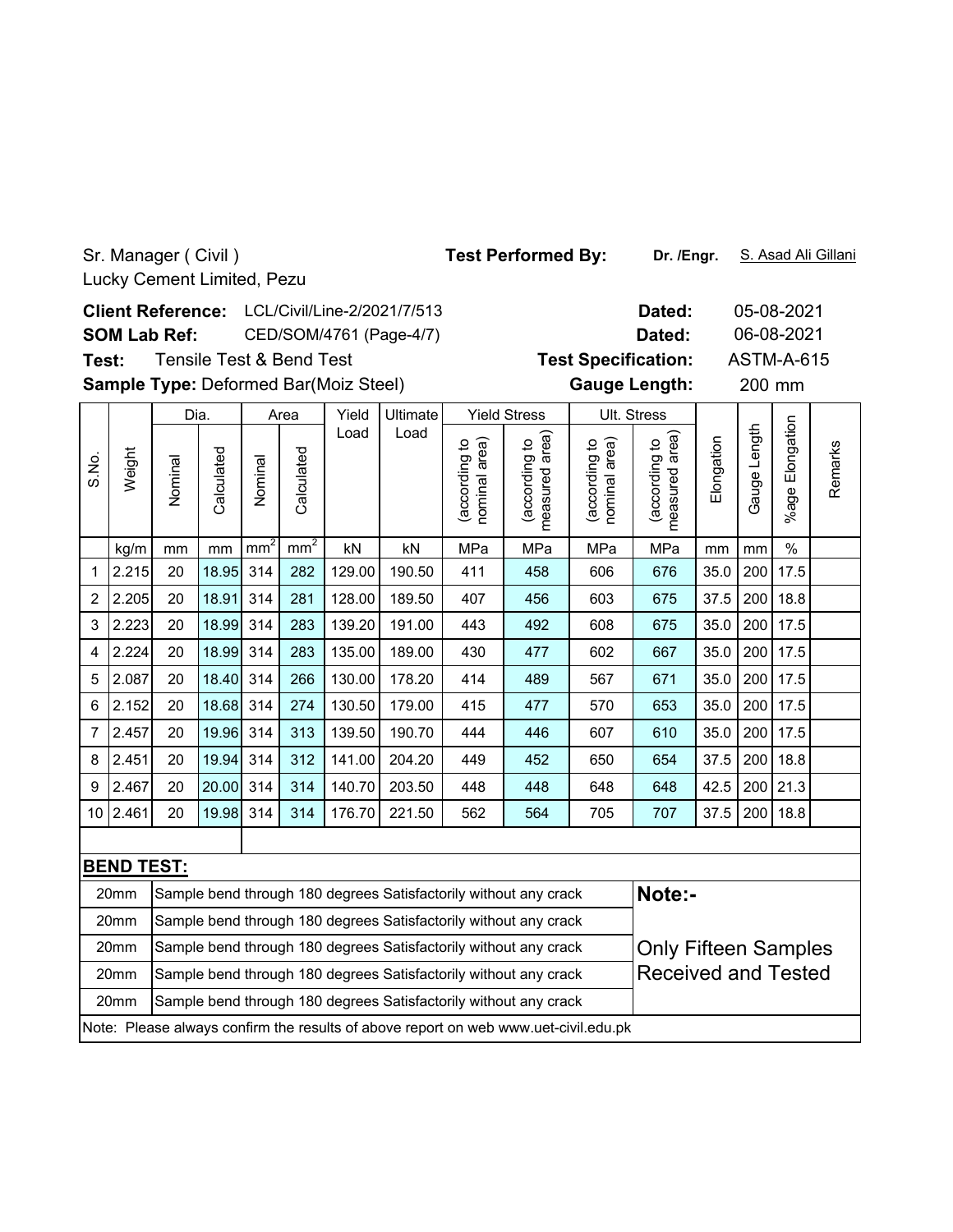S.No.

**Dated:** 05-08-2021 LCL/Civil/Line-2/2021/7/513 **Client Reference:** 06-08-2021 **SOM Lab Ref:** CED/SOM/4761 (Page-5/7) **Dated:** Tensile Test & Bend Test **Test Specification:** ASTM-A-615 **Test:** Sample Type: Deformed Bar(Moiz Steel) **Cauge Length:** 200 mm **Gauge Length:** 200 mm Dia. Area Yield Ultimate Yield Stress Ult. Stress %age Elongation %age Elongation Load Load (according to<br>measured area) (according to<br>measured area) Gauge Length Gauge Length (according to<br>nominal area) measured area) (according to<br>nominal area) measured area) **Elongation** (according to (according to (according to (according to nominal area) nominal area) Weight Calculated Calculated Calculated Calculated Nominal Nominal kg/m | mm | mm | mm² | nm² | kN | kN | MPa | MPa | MPa | MPa | mm | mm | % 1 |1.579| 16 |16.00| 201 | 201 | 95.50 | 137.20 | 475 | 476 | 682 | 683 | 40.0 | 200 | 20.0 2 |1.559| 16 |15.90| 201 | 199 | 96.00 | 137.00 | 477 | 484 | 681 | 690 | 25.0 | 200 | 12.5 3 |1.560| 16 |15.91| 201 | 199 | 96.20 | 137.50 | 478 | 485 | 684 | 693 | 40.0 | 200 | 20.0 4 |1.573| 16 |15.97| 201 | 200 | 95.70 | 136.00 | 476 | 478 | 676 | 679 | 42.5 | 200 | 21.3

5 |1.576| 16 |15.99| 201 | 201 | 95.00 | 137.70 | 472 | 474 | 685 | 687 | 40.0 | 200 | 20.0 6 1.582 16 16.02 201 202 95.50 138.50 475 474 689 688 42.5 200 21.3 7 1.582 16 16.02 201 201 94.50 137.00 470 470 681 680 45.0 200 22.5

| 8                                                                                    | 1.577                                                                                | 16                                                               | 15.99 201 |  | 201 | 95.20 | 137.70 | 473 | 474                                                                                 | 685                        | 686 | 42.5                        |  | 200 21.3 |  |  |
|--------------------------------------------------------------------------------------|--------------------------------------------------------------------------------------|------------------------------------------------------------------|-----------|--|-----|-------|--------|-----|-------------------------------------------------------------------------------------|----------------------------|-----|-----------------------------|--|----------|--|--|
| 9                                                                                    | 1.597                                                                                | 16                                                               | 16.09 201 |  | 203 | 94.70 | 134.20 | 471 | 466                                                                                 | 667                        | 660 | 42.5                        |  | 200 21.3 |  |  |
| 10                                                                                   | 1.585                                                                                | 16                                                               | 16.03 201 |  | 202 | 94.00 | 134.00 | 468 | 466                                                                                 | 666                        | 664 | 42.5                        |  | 200 21.3 |  |  |
|                                                                                      |                                                                                      |                                                                  |           |  |     |       |        |     |                                                                                     |                            |     |                             |  |          |  |  |
|                                                                                      | <b>BEND TEST:</b>                                                                    |                                                                  |           |  |     |       |        |     |                                                                                     |                            |     |                             |  |          |  |  |
|                                                                                      | Sample bend through 180 degrees Satisfactorily without any crack<br>20 <sub>mm</sub> |                                                                  |           |  |     |       |        |     |                                                                                     | Note:-                     |     |                             |  |          |  |  |
|                                                                                      | 20 <sub>mm</sub>                                                                     |                                                                  |           |  |     |       |        |     | Sample bend through 180 degrees Satisfactorily without any crack                    |                            |     |                             |  |          |  |  |
|                                                                                      | Sample bend through 180 degrees Satisfactorily without any crack<br>20 <sub>mm</sub> |                                                                  |           |  |     |       |        |     |                                                                                     |                            |     | <b>Only Fifteen Samples</b> |  |          |  |  |
| Sample bend through 180 degrees Satisfactorily without any crack<br>20 <sub>mm</sub> |                                                                                      |                                                                  |           |  |     |       |        |     |                                                                                     | <b>Received and Tested</b> |     |                             |  |          |  |  |
|                                                                                      | 20 <sub>mm</sub>                                                                     | Sample bend through 180 degrees Satisfactorily without any crack |           |  |     |       |        |     |                                                                                     |                            |     |                             |  |          |  |  |
|                                                                                      |                                                                                      |                                                                  |           |  |     |       |        |     | Note: Please always confirm the results of above report on web www.uet-civil.edu.pk |                            |     |                             |  |          |  |  |

Test Performed By: Dr. /Engr. S. Asad Ali Gillani

**Dr. /Engr.**

Remarks

Remarks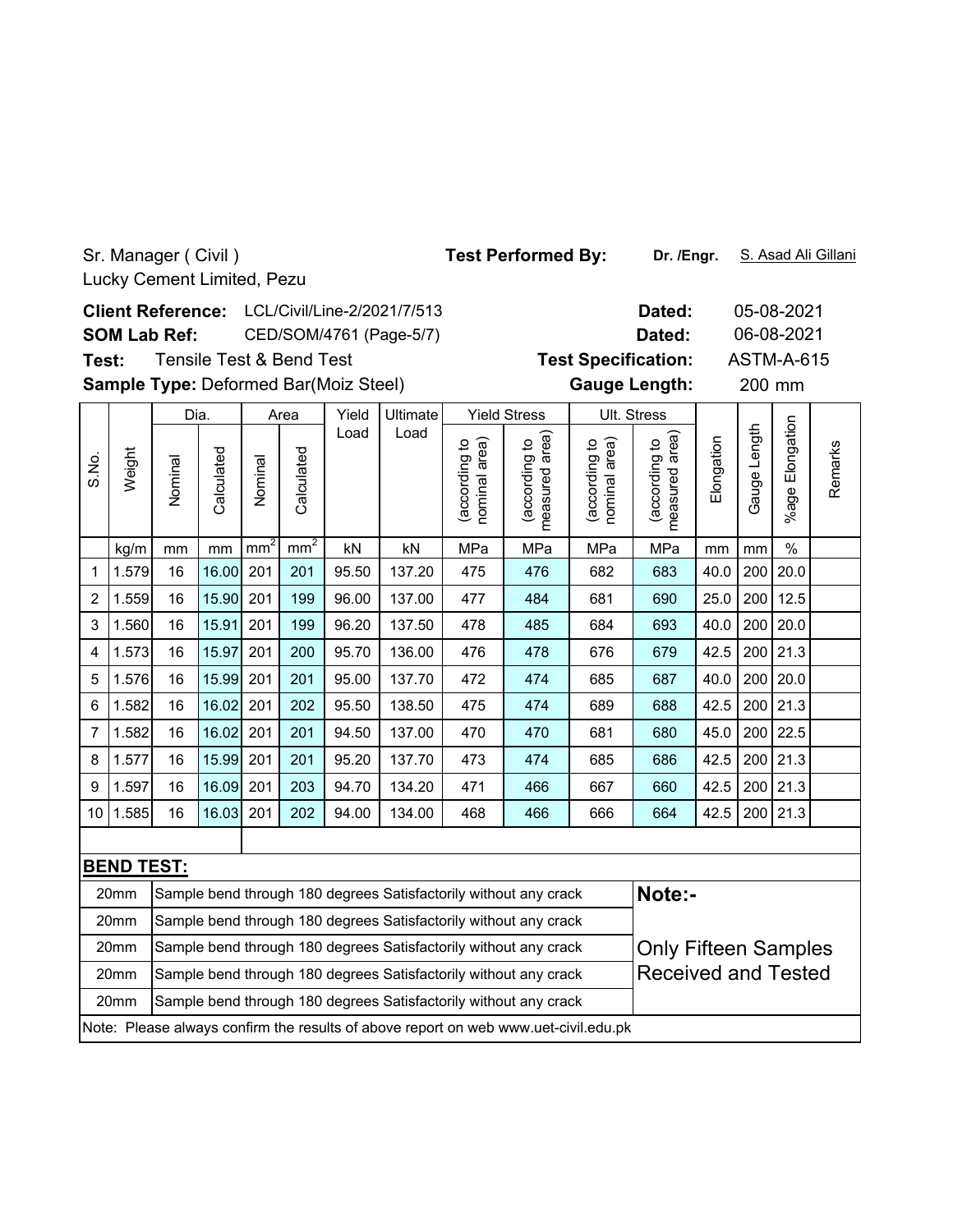Sr. Manager ( Civil ) Test Performed By: Dr. /Engr. S. Asad Ali Gillani **Dr. /Engr.** Lucky Cement Limited, Pezu **Dated:** 05-08-2021 LCL/Civil/Line-2/2021/7/513 **Client Reference:** 06-08-2021 **SOM Lab Ref:** CED/SOM/4761 (Page-6/7) **Dated:** Tensile Test & Bend Test **Test Specification:** ASTM-A-615 **Test:** Sample Type: Deformed Bar(Moiz Steel) **Cauge Length:** 200 mm **Gauge Length:** 200 mm Dia. Area Yield Ultimate Yield Stress Ult. Stress %age Elongation %age Elongation Load Load (according to<br>measured area) (according to<br>measured area) Gauge Length Gauge Length (according to<br>nominal area) measured area) (according to<br>nominal area) measured area) **Elongation** (according to (according to (according to (according to nominal area) nominal area) Remarks Remarks Weight Calculated Calculated S.No. Calculated Calculated Nominal Nominal kg/m | mm | mm | mm² | nm² | kN | kN | MPa | MPa | MPa | MPa | mm | mm | % 1 |1.578| 16 |16.00| 201 | 201 | 94.70 | 132.70 | 471 | 472 | 660 | 661 | 40.0 | 200 | 20.0 2 |1.590| 16 |16.06| 201 | 203 | 95.20 | 132.70 | 473 | 471 | 660 | 656 | 37.5 | 200 | 18.8 -- - - - - - - - - - - - -- -- - - - - - - - - - - - -- -- - - - - - - - - - - - -- -- - - - - - - - - - - - -- -- - - - - - - - - - - - -- -- - - - - - - - - - - - -- -- - - - - - - - - - - - -- -- - - - - - - - - - - - -- **BEND TEST:** 20mm Sample bend through 180 degrees Satisfactorily without any crack **Note:**-Only Three Samples Received and Tested Note: Please always confirm the results of above report on web www.uet-civil.edu.pk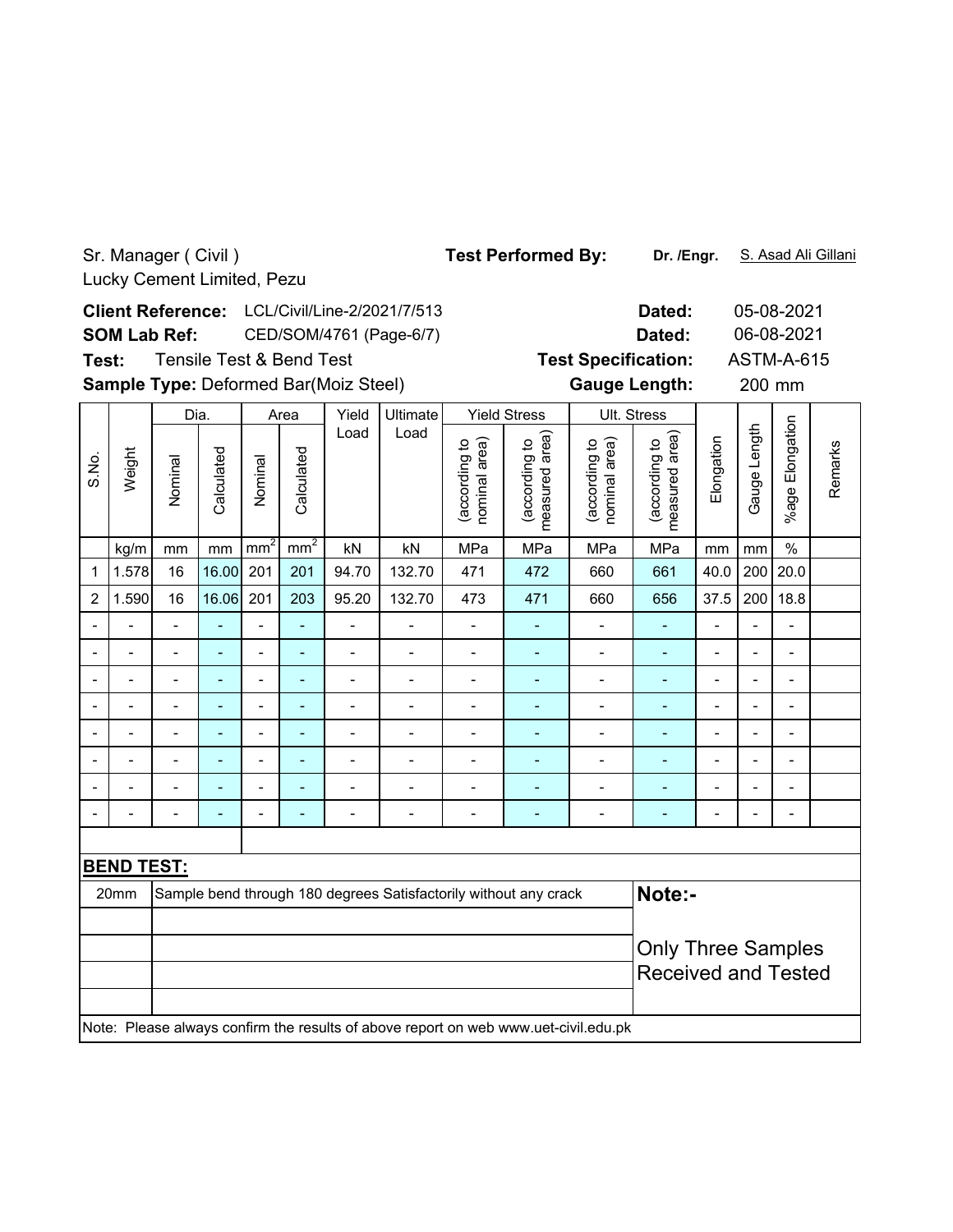**Dated:** 05-08-2021 LCL/Civil/Line-2/2021/7/513 **Client Reference:** 06-08-2021 **SOM Lab Ref:** CED/SOM/4761 (Page-7/7) **Dated:** Tensile Test & Bend Test **Test Specification:** ASTM-A-615 **Test:** Sample Type: Deformed Bar(Moiz Steel) **Cauge Length:** 200 mm **Gauge Length:** 200 mm Dia. Area Yield Ultimate Yield Stress Ult. Stress %age Elongation %age Elongatior Load Load (according to<br>measured area) Gauge Length Gauge Length (according to<br>measured area) (according to<br>nominal area) measured area) (according to<br>nominal area) measured area) **Elongation** (according to (according to (according to (according to nominal area) nominal area) Remarks Remarks Weight S.No. Calculated Calculated Calculated Calculated Nominal Nominal kg/m | mm | mm | mm² | nm² | kN | kN | MPa | MPa | MPa | MPa | mm | mm | % 1 |0.886| 12 |12.00| 113 | 113 | 49.70 | 76.00 | 439 | 440 | 672 | 673 |37.5 |200 |18.8 2 |0.883| 12 |11.97| 113 | 112 | 50.20 | 76.20 | 444 | 447 | 674 | 678 | 37.5 | 200 | 18.8 3 |0.882| 12 |11.96| 113 | 112 | 49.50 | 75.70 | 438 | 441 | 669 | 674 | 35.0 | 200 | 17.5 4 |0.885| 12 |11.98| 113 | 113 | 49.70 | 75.50 | 439 | 441 | 668 | 670 | 37.5 | 200 | 18.8 5 |0.995| 12 |12.70| 113 | 127 | 50.00 | 76.20 | 442 | 395 | 674 | 602 | 37.5 | 200 | 18.8 6 |1.005| 12 |12.77| 113 | 128 | 63.20 | 84.00 | 559 | 494 | 743 | 657 | 32.5 | 200 | 16.3 7 |0.888| 12 |12.00| 113 | 113 | 56.70 | 87.50 | 501 | 502 | 774 | 774 | 37.5 | 200 | 18.8 8 |0.886| 12 |11.99| 113 | 113 | 50.50 | 76.00 | 447 | 448 | 672 | 674 |40.0 |200 |20.0 -- - - - - - - - - - - - -- -- - - - - - - - - - - - -- **BEND TEST:** 12mm Sample bend through 180 degrees Satisfactorily without any crack **Note:-**Sample bend through 180 degrees Satisfactorily without any crack $12mm$ 

|                  | Note: Please always confirm the results of above report on web www.uet-civil.edu.pk |                            |
|------------------|-------------------------------------------------------------------------------------|----------------------------|
|                  |                                                                                     |                            |
| 12 <sub>mm</sub> | Sample bend through 180 degrees Satisfactorily without any crack                    | <b>Received and Tested</b> |
| $12 \text{mm}$   | Sample bend through 180 degrees Satisfactorily without any crack                    | <b>Only Twelve Samples</b> |
| 14111111         | <b>Satille Delia through Too degrees Satisfactority without any crack</b>           |                            |

Test Performed By: Dr. /Engr. S. Asad Ali Gillani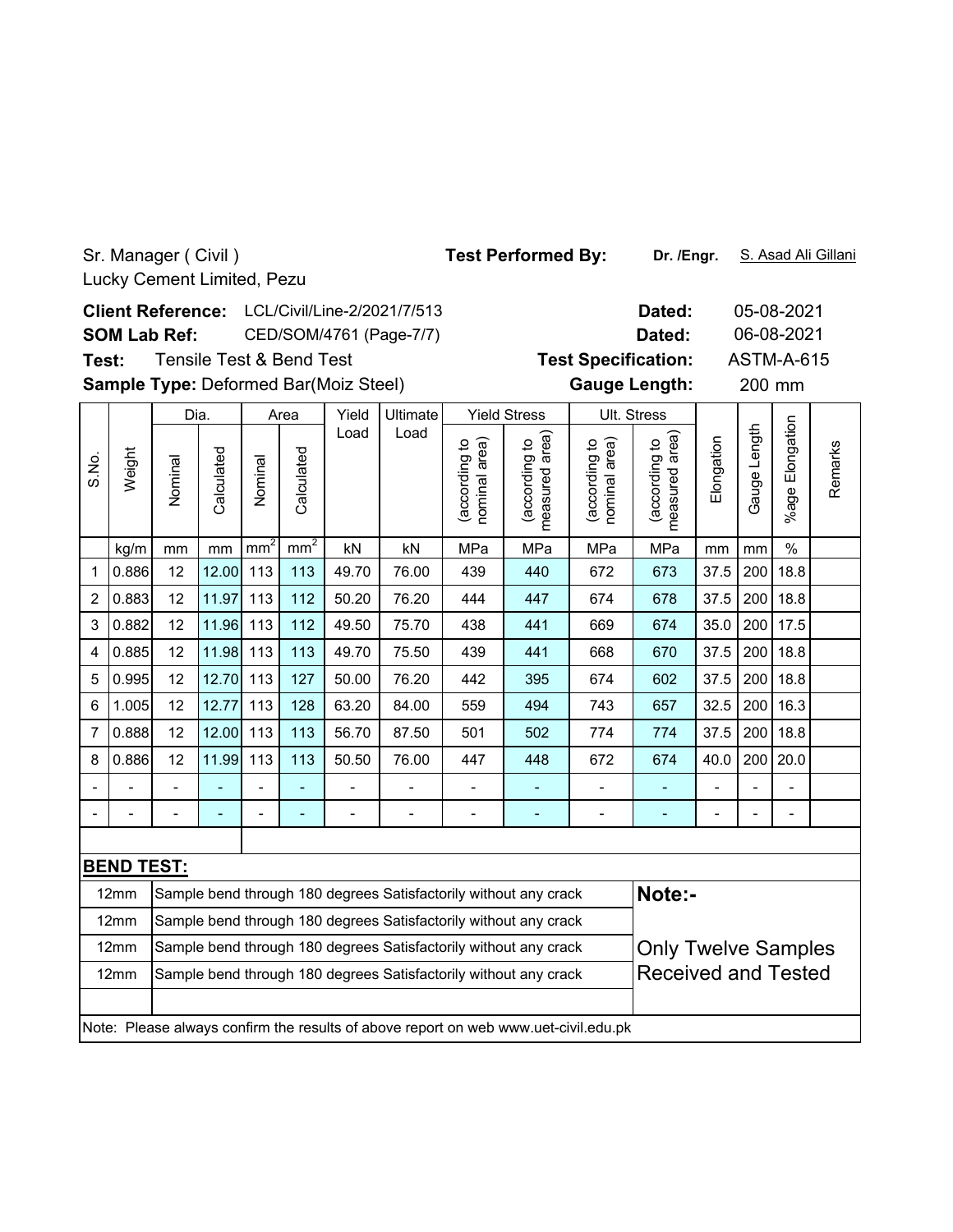## Abid Maan

# **Test Performed By:**

**Dr. /Engr.** S. Asad Ali Gillani

Project Manager, One Liberty, Noor Jahan Road, Gulberg III, Lahore

|       | Dated:            |                         | 06-08-2021   |                | Client Reference: OL/2021/08/06               |                |                                                                  |                                |                                             | Dated:                                                                              |                                 | <b>SOM Lab Ref: 4760(Page-1/1)</b><br>06-08-2021 |                |                          |         |
|-------|-------------------|-------------------------|--------------|----------------|-----------------------------------------------|----------------|------------------------------------------------------------------|--------------------------------|---------------------------------------------|-------------------------------------------------------------------------------------|---------------------------------|--------------------------------------------------|----------------|--------------------------|---------|
| Test: |                   | <b>Gauge Length:</b>    |              |                | <b>Tension Test &amp; Bend Test</b><br>8 inch |                | <b>Test Specification:</b><br><b>Sample Type:</b>                |                                |                                             | <b>ASTM-A-615</b><br>Deformed Bar                                                   |                                 |                                                  |                |                          |         |
|       |                   | Dia.                    |              |                | Area                                          | Yield          | Ultimate                                                         | <b>Yield Stress</b>            |                                             | Ult. Stress                                                                         |                                 |                                                  |                |                          |         |
| S.No. | Weight            | Nominal                 | Calculated   | Nominal        | Calculated                                    | Load           | Load                                                             | (according to<br>nominal area) | (according to<br>measured area)<br>measured | nominal area)<br>(according to                                                      | measured area)<br>(according to | Elongation                                       | Gauge Length   | Elongation<br>%age I     | Remarks |
|       | Ib/ft             | $\#$                    | in           | $in^2$         | $in^2$                                        | Tons           | Tons                                                             | psi                            | psi                                         | psi                                                                                 | psi                             | in                                               | in             | $\frac{0}{0}$            |         |
| 1     | 2.656             | 8                       | 0.997        |                | $0.79$ 0.781                                  | 17.66          | 31.24                                                            | 49290                          | 49860                                       | 87230                                                                               | 88230                           | 1.60                                             | 8.0            | 20.0                     |         |
| 2     | 2.632             | 8                       | 0.992        | 0.79           | 0.773                                         | 18.35          | 31.55                                                            | 51230                          | 52350                                       | 88080                                                                               | 90020                           | 1.00                                             | 8.0            | 12.5                     |         |
| 3     | 1.494             | 6                       | 0.748        | 0.44           | 0.439                                         | 11.01          | 18.81                                                            | 55190                          | 55310                                       | 94270                                                                               | 94490                           | 1.40                                             | 8.0            | 17.5                     |         |
| 4     | 1.521             | 6                       | 0.754        | 0.44           | 0.447                                         | 11.16          | 18.98                                                            | 55950                          | 55080                                       | 95140                                                                               | 93650                           | 1.50                                             | 8.0            | 18.8                     |         |
| 5     | 0.663             | $\overline{\mathbf{4}}$ |              |                | $0.498$ 0.20 0.195                            | 5.02           | 7.51                                                             | 55310                          | 56730                                       | 82850                                                                               | 84970                           | 1.10                                             | 8.0            | 13.8                     |         |
| 6     | 0.662             | $\overline{4}$          | $0.498$ 0.20 |                | 0.195                                         | 4.91           | 7.59                                                             | 54180                          | 55570                                       | 83750                                                                               | 85890                           | 1.10                                             | 8.0            | 13.8                     |         |
|       |                   | $\overline{a}$          |              | $\overline{a}$ | L                                             | $\overline{a}$ | $\frac{1}{2}$                                                    | $\overline{a}$                 | ÷,                                          | $\overline{\phantom{0}}$                                                            | ÷,                              | $\overline{\phantom{0}}$                         | $\overline{a}$ | $\frac{1}{2}$            |         |
|       | $\overline{a}$    | $\overline{a}$          |              | $\overline{a}$ | L,                                            | $\overline{a}$ | $\blacksquare$                                                   | $\blacksquare$                 | ÷,                                          | $\blacksquare$                                                                      | ÷,                              | $\overline{a}$                                   |                | $\overline{\phantom{a}}$ |         |
|       |                   |                         |              |                |                                               | $\overline{a}$ |                                                                  |                                | ÷,                                          | $\overline{a}$                                                                      |                                 |                                                  |                |                          |         |
|       |                   |                         |              |                |                                               | $\overline{a}$ |                                                                  | $\overline{a}$                 | ۰                                           | $\blacksquare$                                                                      | ۰                               |                                                  |                | L,                       |         |
|       |                   |                         |              |                |                                               |                |                                                                  |                                |                                             |                                                                                     |                                 |                                                  |                |                          |         |
|       | <b>BEND TEST:</b> |                         |              |                |                                               |                |                                                                  |                                |                                             |                                                                                     |                                 |                                                  |                |                          |         |
|       | #8                |                         |              |                |                                               |                | Sample bend through 180 degrees Satisfactorily without any crack |                                |                                             |                                                                                     | Note:-                          |                                                  |                |                          |         |
|       | #6                |                         |              |                |                                               |                | Sample bend through 180 degrees Satisfactorily without any crack |                                |                                             |                                                                                     |                                 |                                                  |                |                          |         |
|       | #4                |                         |              |                |                                               |                | Sample bend through 180 degrees Satisfactorily without any crack |                                |                                             |                                                                                     | <b>Only Nine Samples</b>        |                                                  |                |                          |         |
|       |                   |                         |              |                |                                               |                |                                                                  |                                |                                             |                                                                                     | <b>Received and Tested</b>      |                                                  |                |                          |         |
|       |                   |                         |              |                |                                               |                |                                                                  |                                |                                             |                                                                                     |                                 |                                                  |                |                          |         |
|       |                   |                         |              |                |                                               |                |                                                                  |                                |                                             | Note: Please always confirm the results of above report on web www.uet-civil.edu.pk |                                 |                                                  |                |                          |         |
|       |                   |                         |              |                |                                               |                |                                                                  |                                |                                             |                                                                                     |                                 |                                                  |                |                          |         |